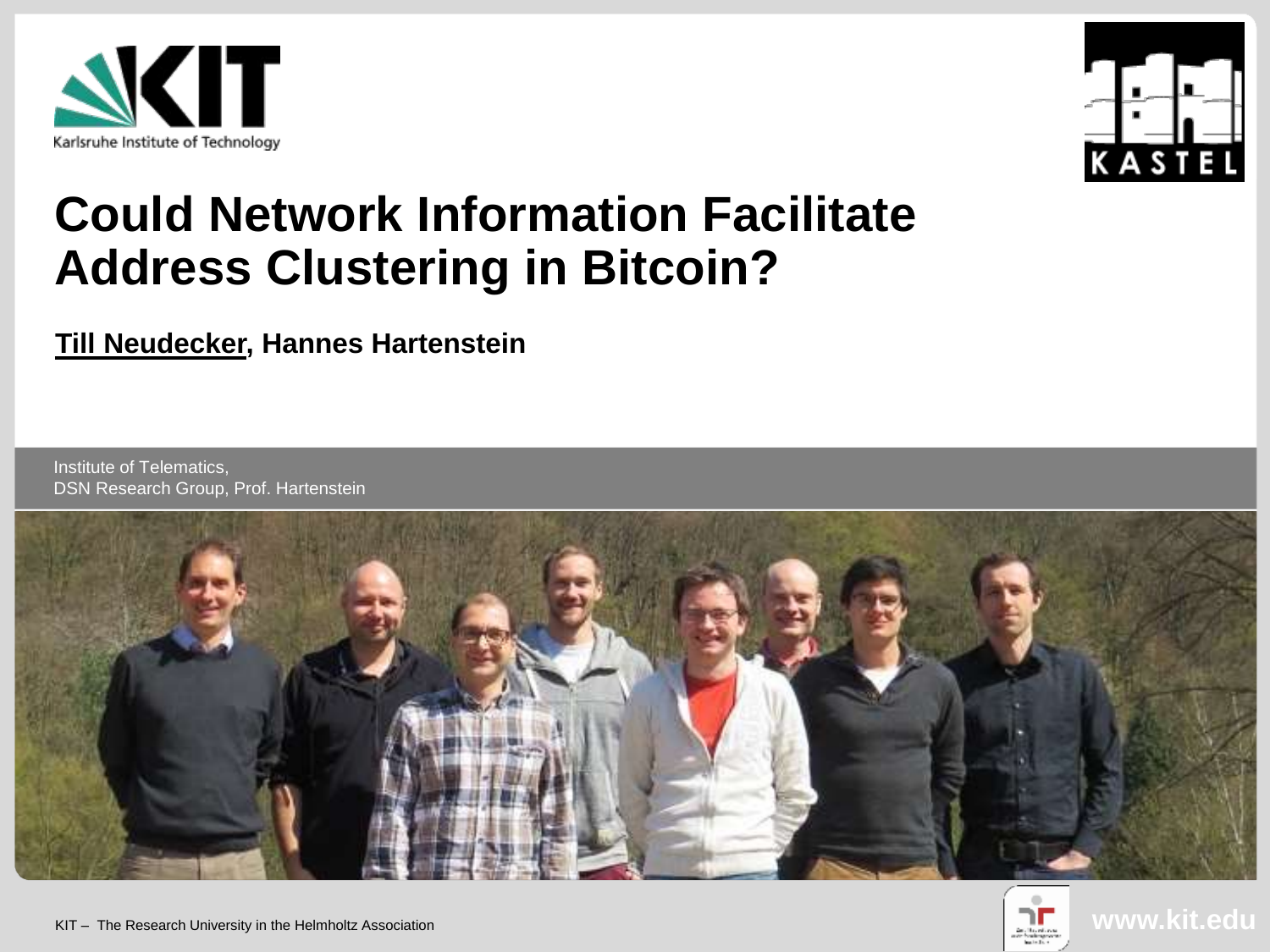#### **Motivation**



#### **"The first node to inform you of a transaction is the source of it"** Dan Kaminsky, BlackHat 2011 - Black OPS of TCP/IP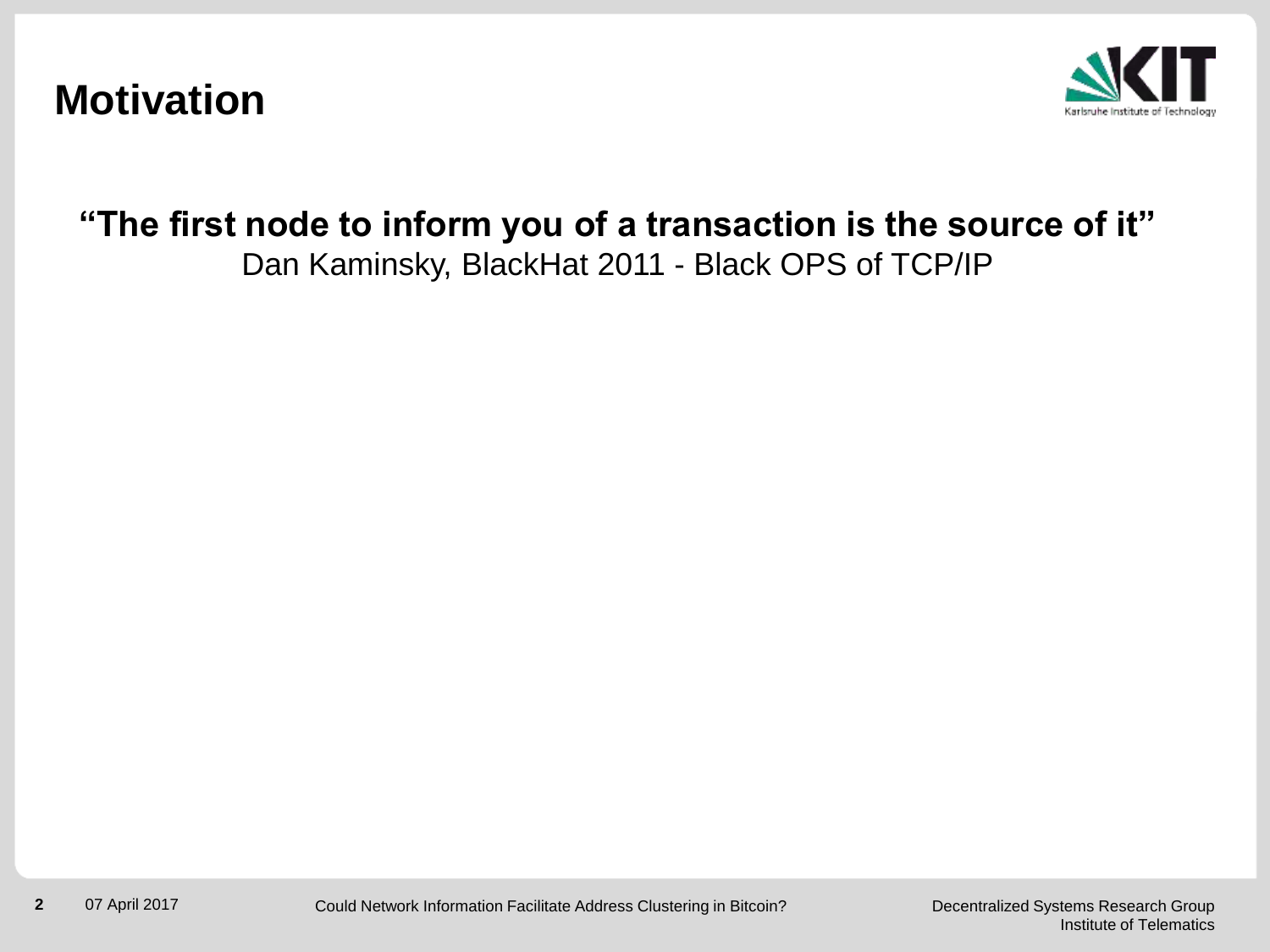### **Motivation**



#### **"The first node to inform you of a transaction is the source of it"** Dan Kaminsky, BlackHat 2011 - Black OPS of TCP/IP

Dan Kaminsky's disclaimer: "more or less true, and absolutely over time"

#### **Reasons why this might not work:**

- Peers behind NATs
- Dynamic IP addresses
- Trickling of transactions
- Reachable peers not operated by "users"
- Users are roaming

#### **Reasons why this might work:**

- Deanonymisation of clients in Bitcoin P2P network. Biryukov et al. (CCS'14)
- An Analysis of Anonymity in Bitcoin Using P2P Network Traffic. Koshy et al. (FC'14)
- Bitcoin over Tor isn't a Good Idea. Biryukov et al. (SP'15)
- Some information still leaks over time



…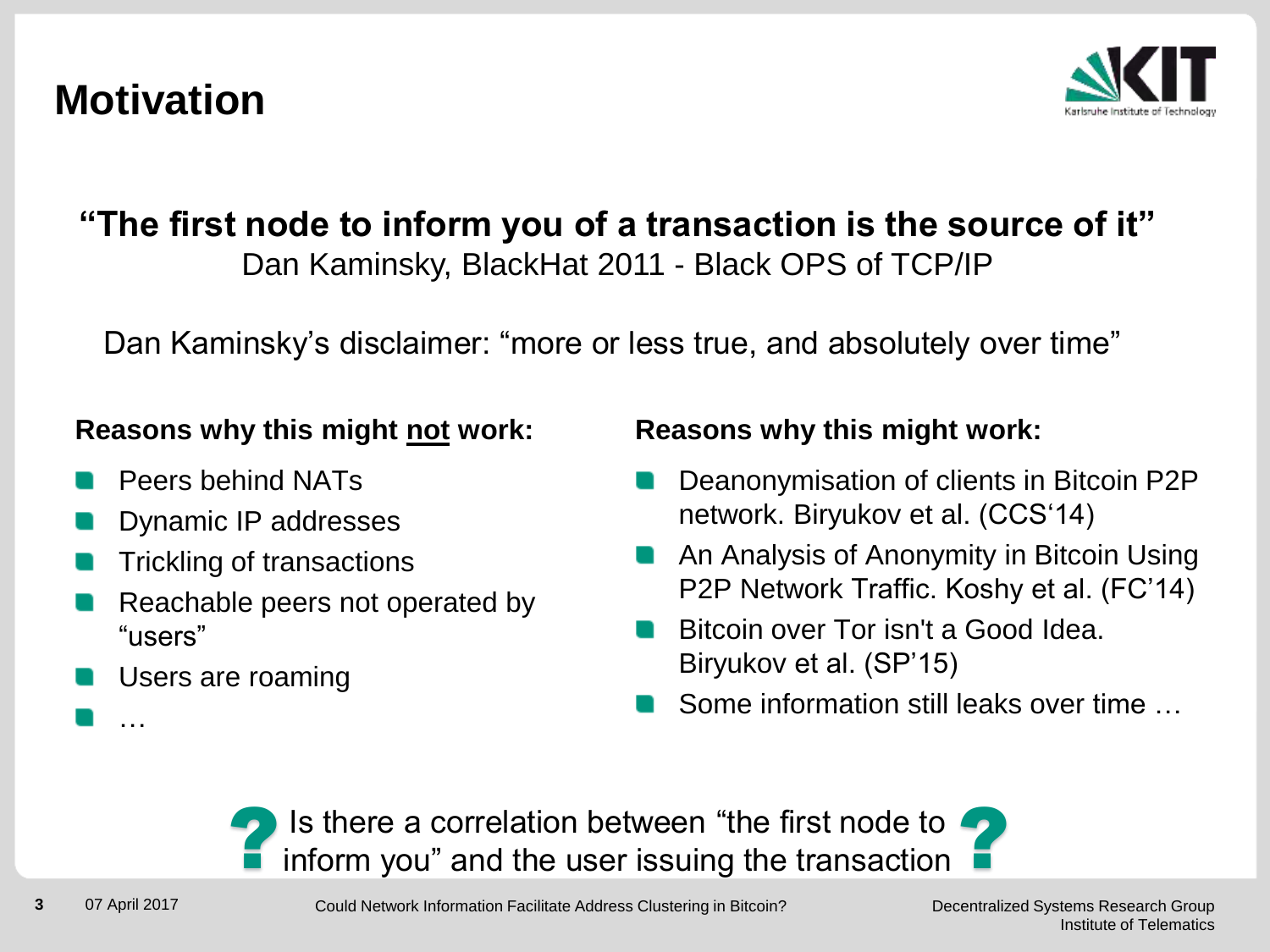#### **Approach**



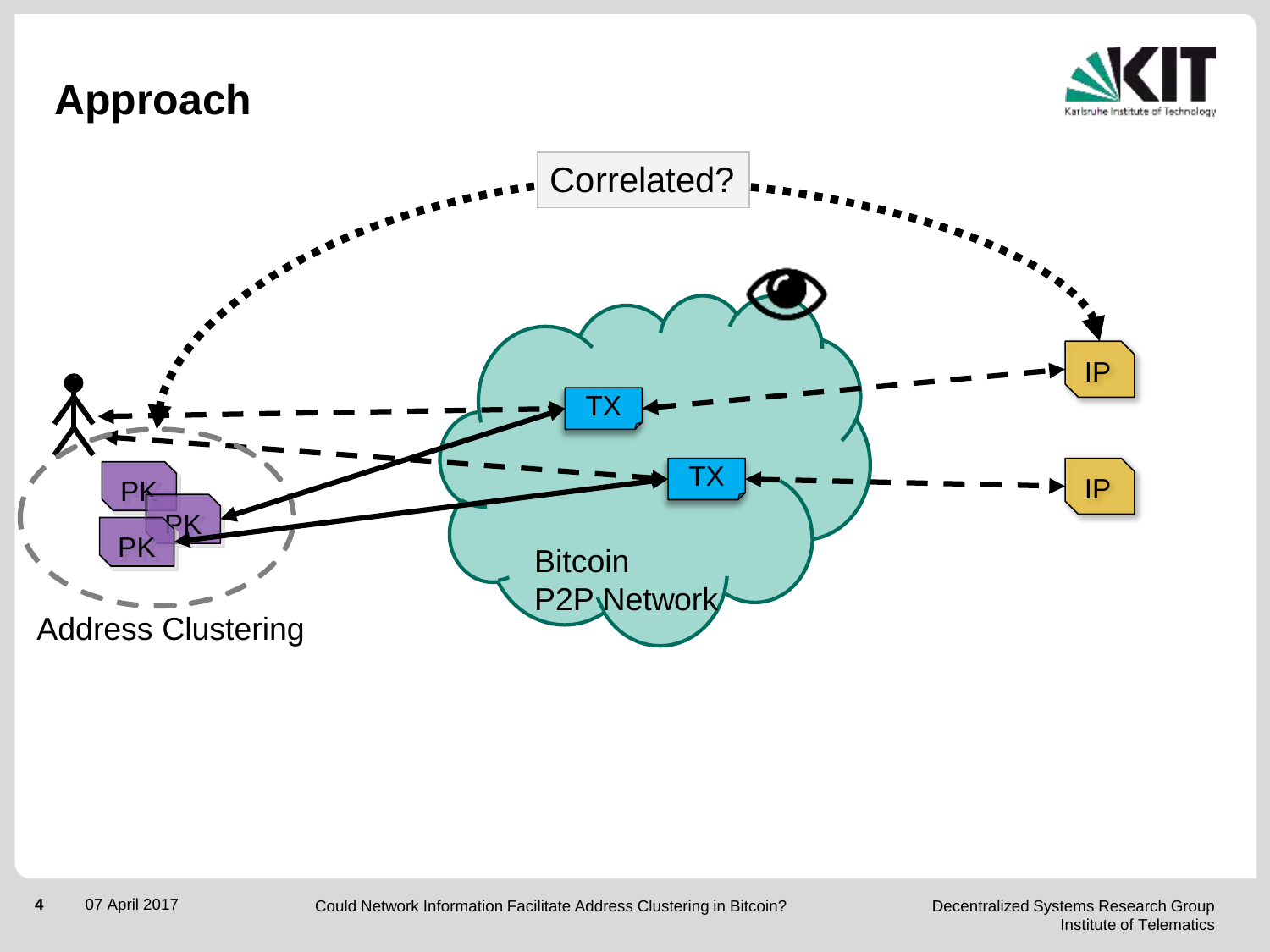## **Address Clustering**



- Many heuristics published (e.g., Reid et al. 2013, Meiklejohn et al. 2013)
	- Multi-Input
	- Several change address variants
	- **N** Value based
	- **Growth based**
	- …

#### Which one to use?

- **We don't know which heuristics really works best**
- Simply try all… as long as any one works, we are fine
- In the paper: comparison between them
	- Heuristics differ in many aspects (e.g., size of largest cluster between 0.1m and 85m)
	- Source code available at [www.github.com/tillneu/bitcoin-clusterer](http://www.github.com/tillneu/bitcoin-clusterer)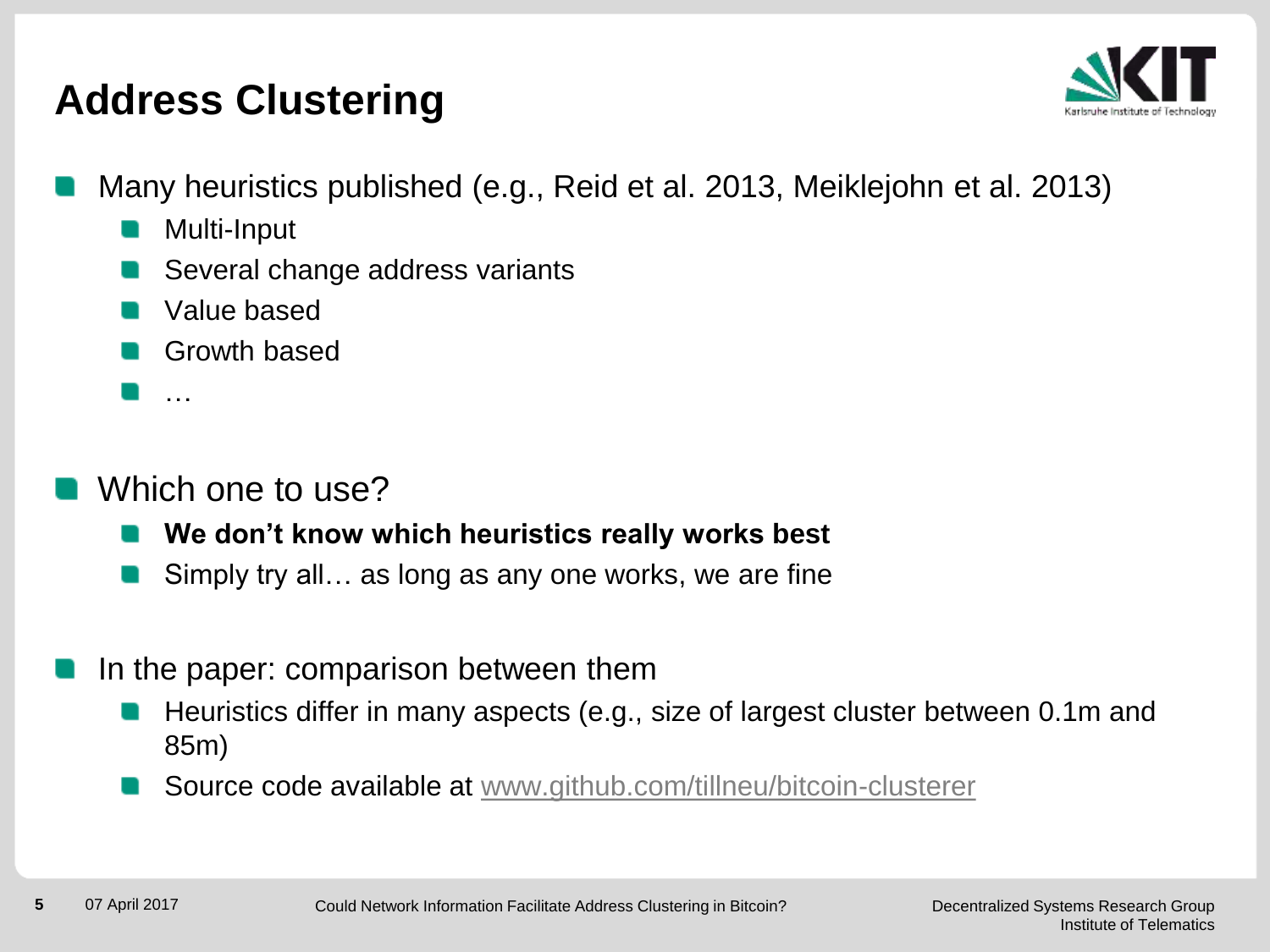## **TX – IP-Address Association**



- Two monitor nodes, running since July 2015, ~ 100m Transactions
	- [dsn.tm.kit.edu/bitcoin](http://dsn.tm.kit.edu/bitcoin)
	- Initially set up for topology inference of bitcoin P2P network
- Strategy: Associate first\* IP address to announce TX (via INV) with TX
	- \*Subtract estimated latency to foreign peer to get first *sending time*
	- Discard obviously false mappings, e.g.:
		- different first IP address for both monitor nodes
		- subsequent receptions would be faster than the speed of light
	- ~10% of all TXs are associated to an IP address

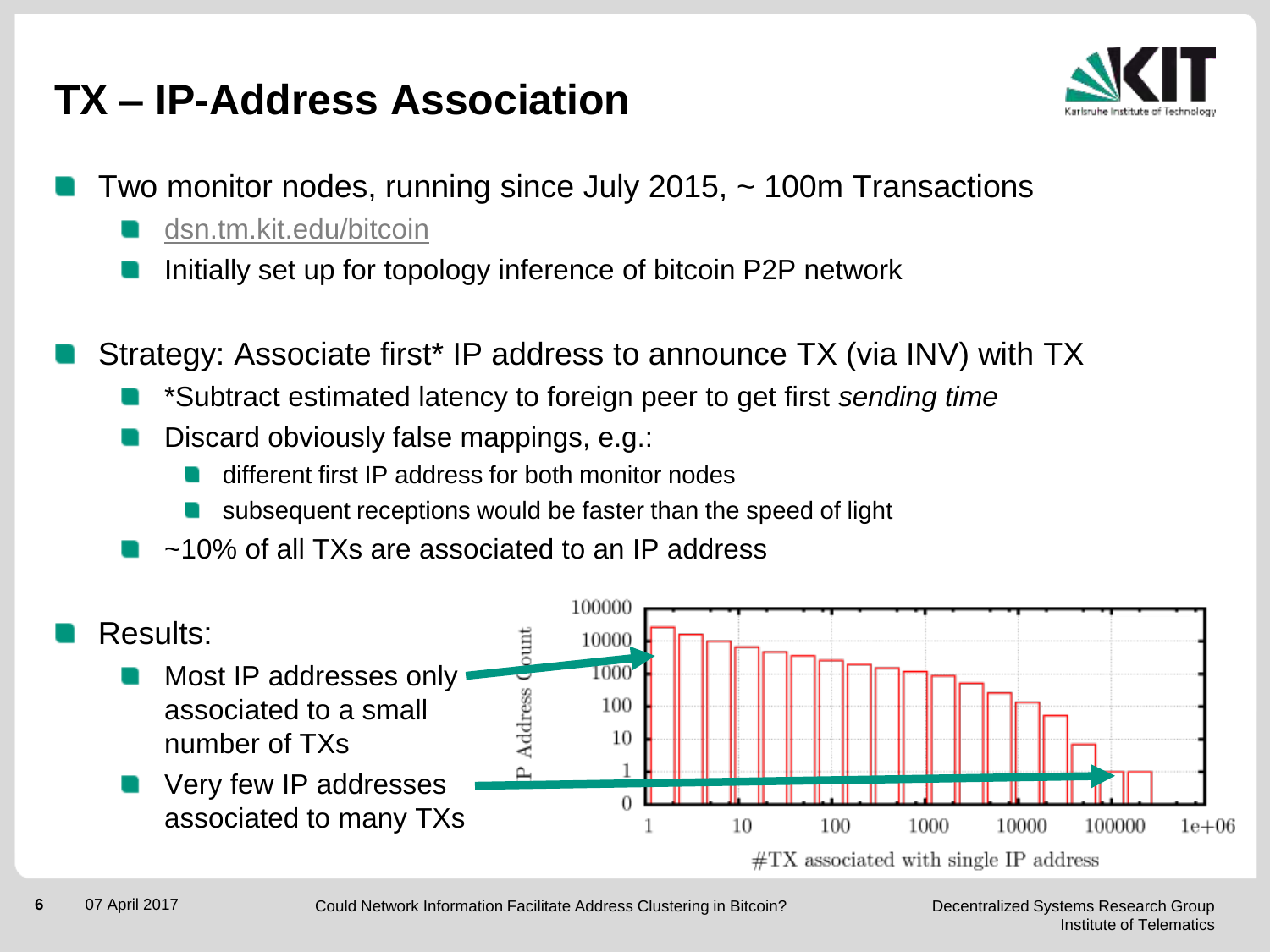### **TX – IP-Address Association**



- Two monitor nodes, running since July 2015, ~ 100m Transactions
	- [dsn.tm.kit.edu/bitcoin](http://dsn.tm.kit.edu/bitcoin)
	- Initially set up for topology inference of bitcoin P2P network

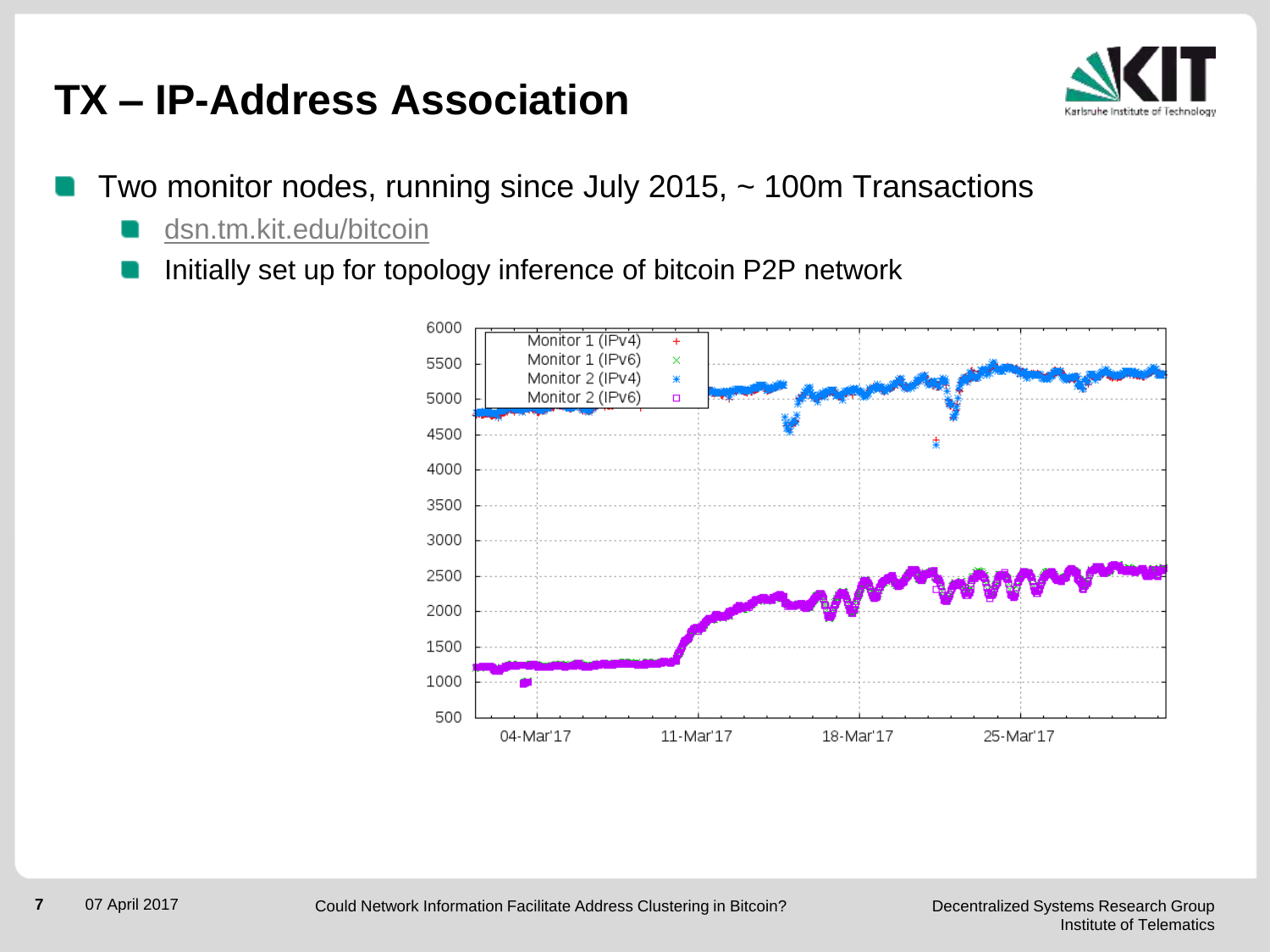## **Correlation – Contingency Table**





#### **~8 trillion cells but only 10 million TX Too sparse for standard statistics!**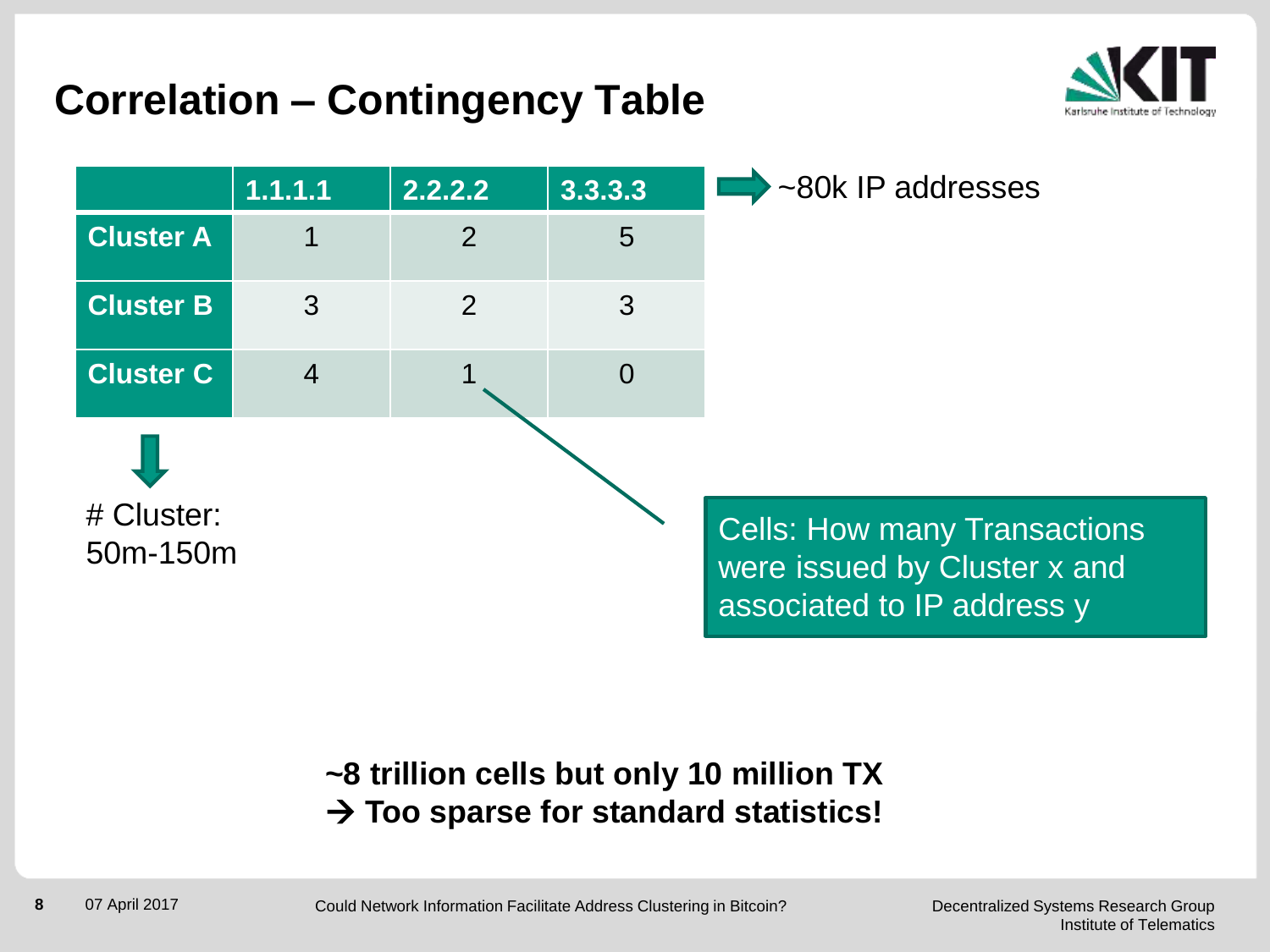## **Correlation II – Poor Man's Statistics**









Size of bin ≙ total number of TX associated with IP address

- 1. Look at one row (column) at a time
- 2. Look at the highest value (i.e., the association with the most TX)
- 3. What is the probability of randomly assigning that many transactions to one IP address, assuming independence of clusters and IP addresses?
- 4. If that probability is lower than significance level (1%), mark cluster/IP address association as **conspicuous**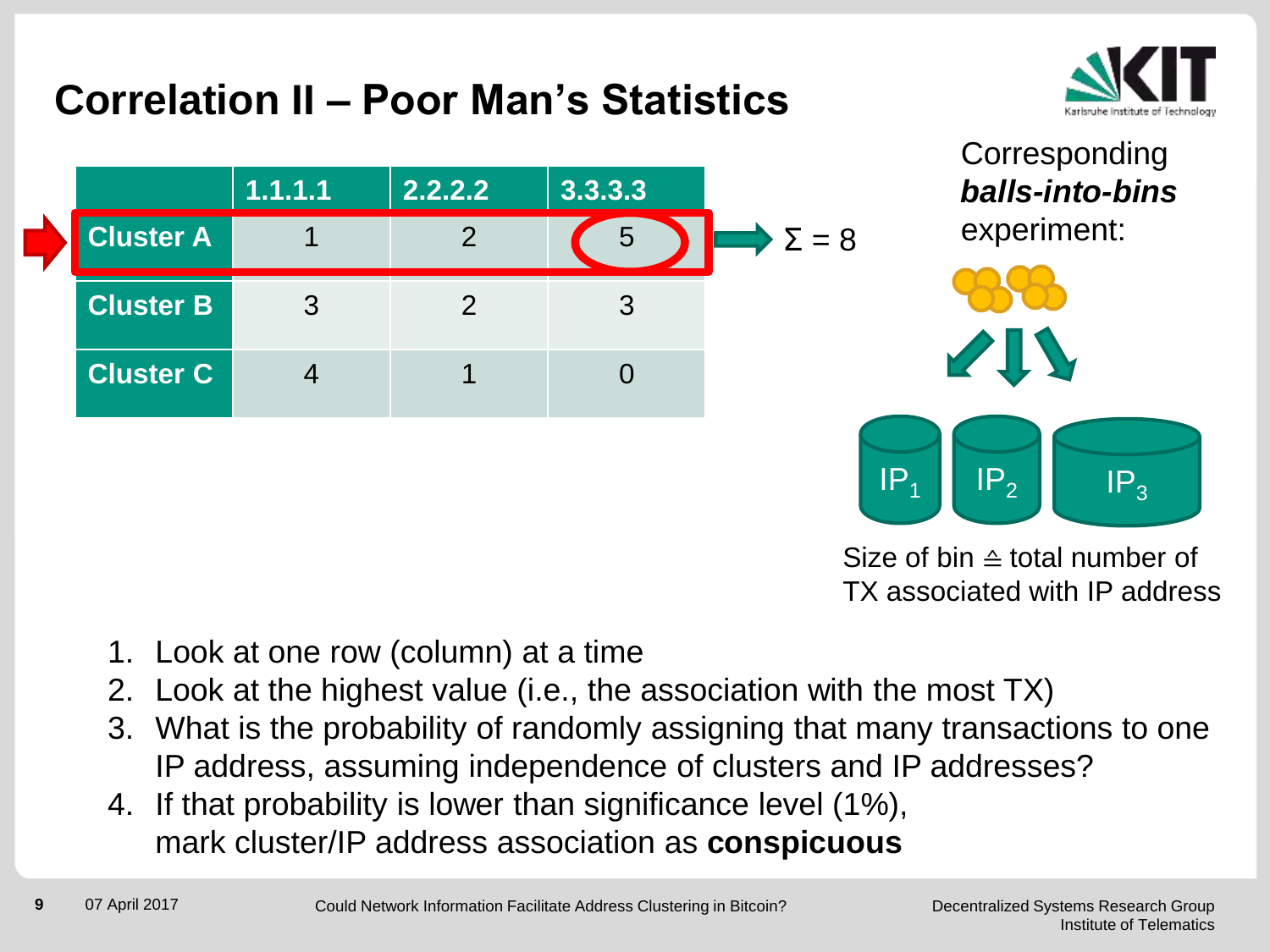## **Results & Discussion**

- Number of Clusters with  $>= 2$  TX w/ IP address:  $= 282k 456k^*$
- Number of conspicuous clusters:  $\sim$  15k 36k\*
- $\rightarrow$  Share of conspicuous clusters:  $\rightarrow$  5% 8%\*
- $\rightarrow$  Share of conspicuous IP addresses:  $\rightarrow$  6% 20%\*



\*depending on clustering heuristic



Small number of participants exhibit potentially exploitable behavior Causes of these observations unclear



Correlation only found for small share of clusters / IP addresses Only in these cases, network information might be used for clustering



More powerful adversary might extract more information Other statistical methods might reveal more correlations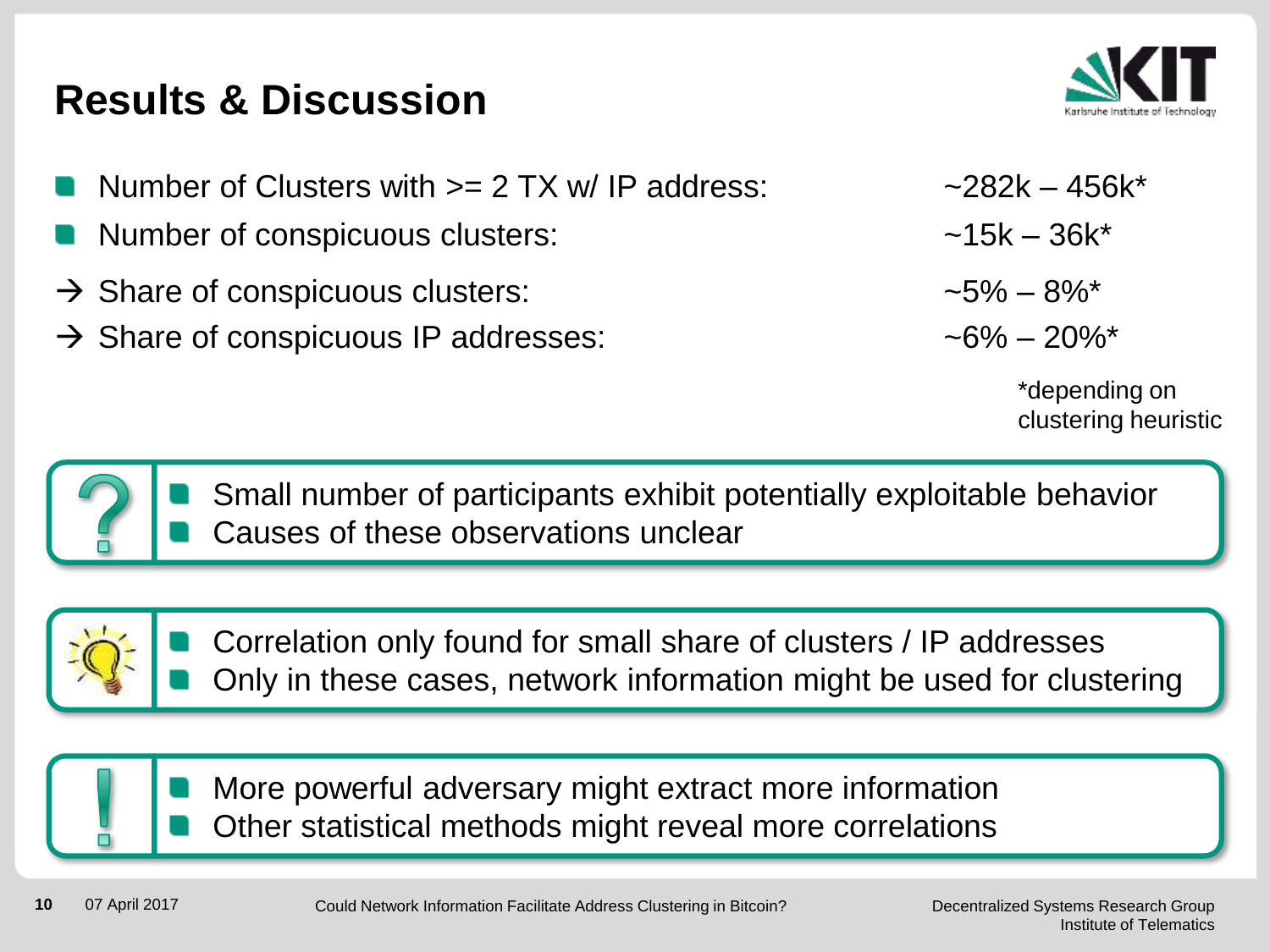

Table 1. Comparison of all heuristics. Total number of addresses: 196,963,722, total number of transactions: 172,868,721.

| Heuristics      |                    |      |                    | # Cluster $\varnothing$ Size max size # clusters w/ size 1 |
|-----------------|--------------------|------|--------------------|------------------------------------------------------------|
| H1              | $88 \,\mathrm{m}$  | 2.24 | 12 <sub>m</sub>    | $65 \text{ m}$                                             |
| $H1+H2$         | $46 \,\mathrm{m}$  | 4.25 | $92 \,\mathrm{m}$  | $29 \,\mathrm{m}$                                          |
| $H1+H2a$        | $51 \,\mathrm{m}$  | 3.89 | $87 \,\mathrm{m}$  | $32 \,\mathrm{m}$                                          |
| $H1+H2b$        | $63 \,\mathrm{m}$  | 3.10 | $66\,\mathrm{m}$   | $40 \,\mathrm{m}$                                          |
| $H1+H2c$        | $48 \,\mathrm{m}$  | 4.13 | $85\,\mathrm{m}$   | $30 \,\mathrm{m}$                                          |
| $H1+HV$         | $72 \,\mathrm{m}$  | 2.71 | $76 \,\mathrm{m}$  | $62 \,\mathrm{m}$                                          |
| $H1+HG_{10}$    | $146 \,\mathrm{m}$ | 1.34 | $0.1\,\mathrm{m}$  | $123 \,\mathrm{m}$                                         |
| $H1+HG_{100}$   | $121 \text{ m}$    | 1.62 | $0.25\,\mathrm{m}$ | $97 \text{ m}$                                             |
| $H1+HG_{1000}$  | $108 \,\mathrm{m}$ | 1.83 | 1 <sub>m</sub>     | $84 \,\mathrm{m}$                                          |
| $H1+HG_{10000}$ | $104 \,\mathrm{m}$ | 1.88 | 8 <sub>m</sub>     | $81 \,\mathrm{m}$                                          |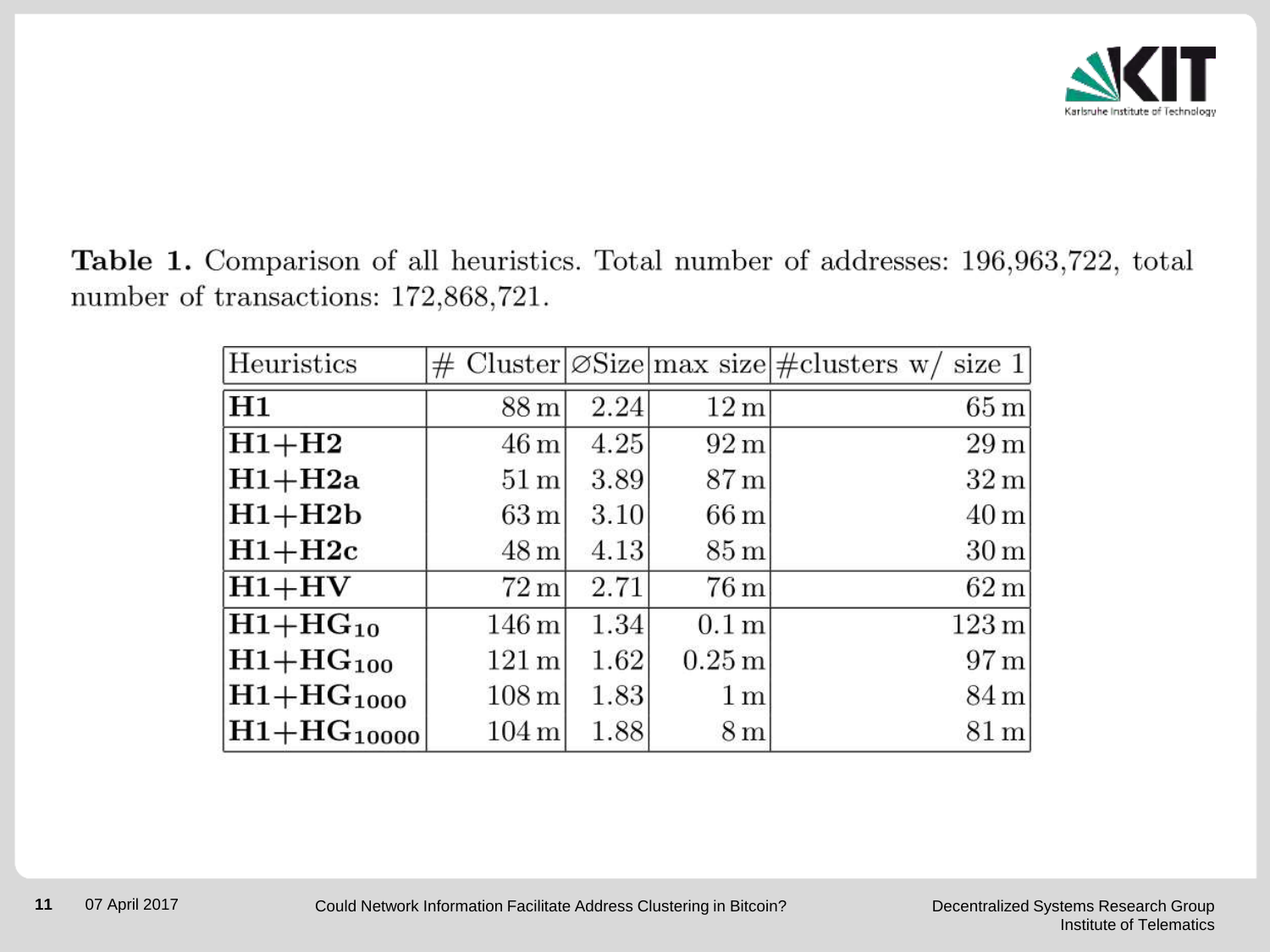



Fig. 3. Probability distribution  $P_i(X = |\hat{A}_C|)$  for  $|A_C| = 500$  and 1,000 transactions, respectively, assuming independence and given the empirical IP address counts (cf. Fig. 2). Values numerically approximated.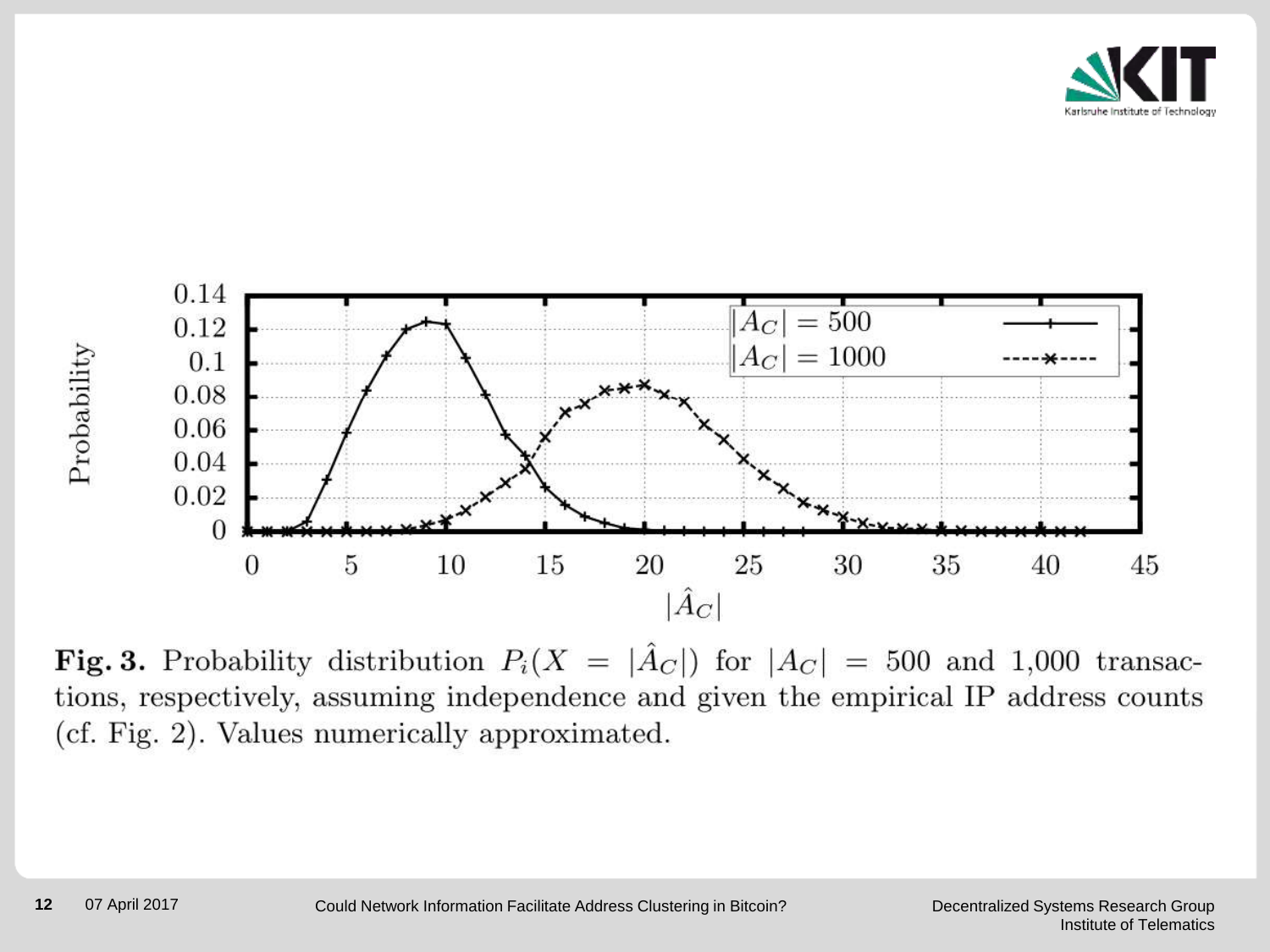

Table 2. Comparison of the number of clusters with at least two associated IP addresses ( $|\{C : |A_C| \ge 2\}|$ ) and the number and share of conspicuous clusters  $(C^+)$ , and the share of conspicuous IP addresses  $(A^+)$  for various heuristics.

| Heuristics             | $ \{C :  A_C  \geq 2\} $ | $ C +$ | $C^+$<br>$ \{C: A_C \geq 2\} $ | $\mathcal{A}^+$<br>$\overline{\{A: T_A \geq 2\} }$ |
|------------------------|--------------------------|--------|--------------------------------|----------------------------------------------------|
| H <sub>1</sub>         | 282,950                  | 14,879 | $5.26\,\%$                     | 18.7%                                              |
| $\rm _{H1+H2}$         | 398,802                  | 32,623 | 8.18%                          | $6.2\%$                                            |
| $ H1+H2a $             | 387,696                  | 32,026 | 8.26%                          | $6.2\%$                                            |
| $ H1+H2b $             | 456,063                  | 35,138 | 7.70%                          | $6.5\%$                                            |
| $\rm _{H1+H2c}$        | 452,189                  | 35,602 | 7.87%                          | $6.7\%$                                            |
| $ H1+HV $              | 296,132                  | 14,736 | 4.97%                          | $6.9\%$                                            |
| $\rm _{H1+HG_{10}}$    | 299,140                  | 15,537 | $5.19\%$                       | 16.7%                                              |
| $\rm _{H1+HG_{100}}$   | 300,927                  | 15,755 | $5.23\,\%$                     | 19.6%                                              |
| $\rm _{H1+HG_{1000}}$  | 301,775                  | 16,434 | $5.45\%$                       | $20.2\%$                                           |
| $\rm _{H1+HG_{10000}}$ | 308,900                  | 18,788 | $6.08\%$                       | 19.7%                                              |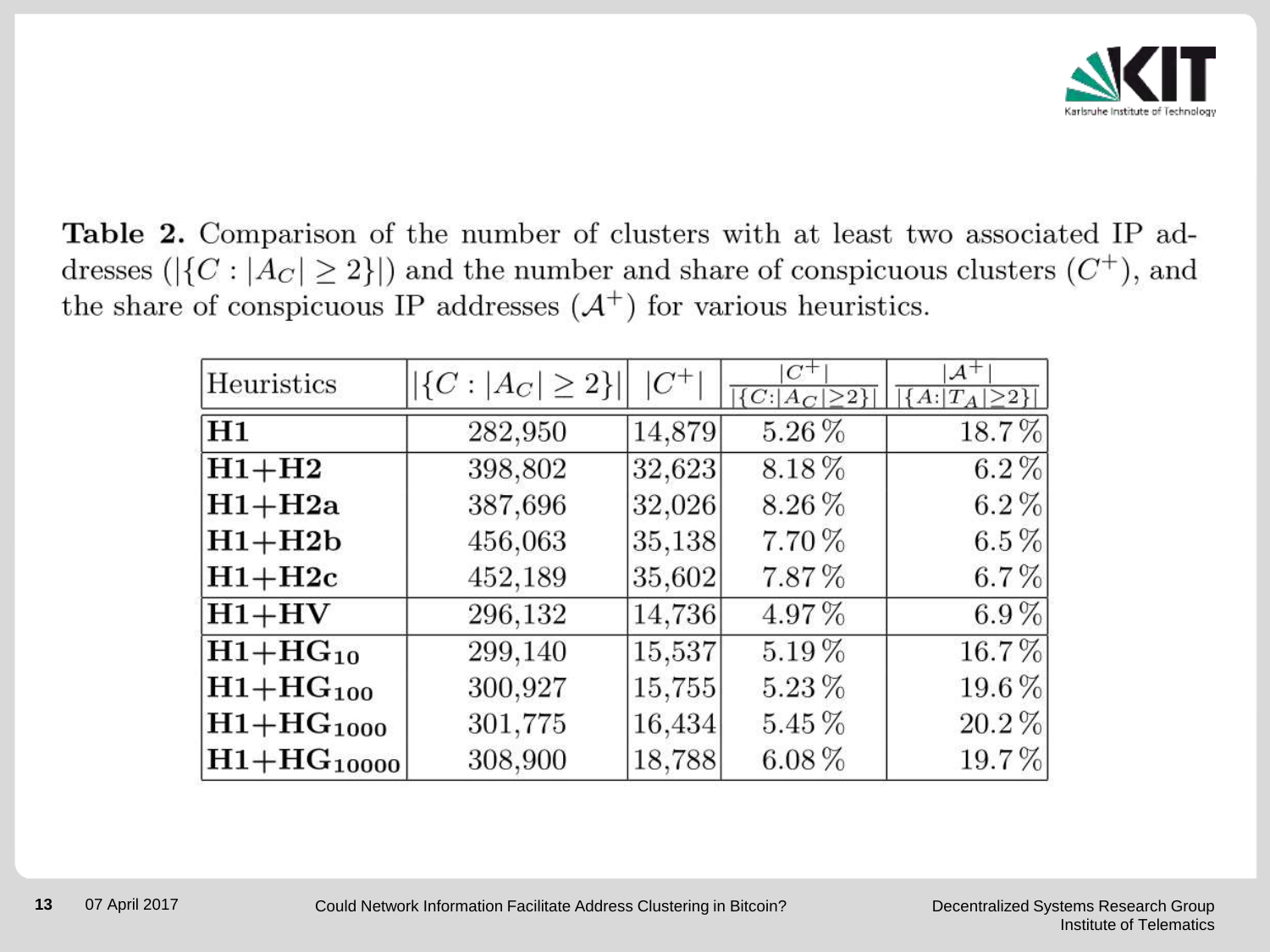



 $#Address$  per Cluster